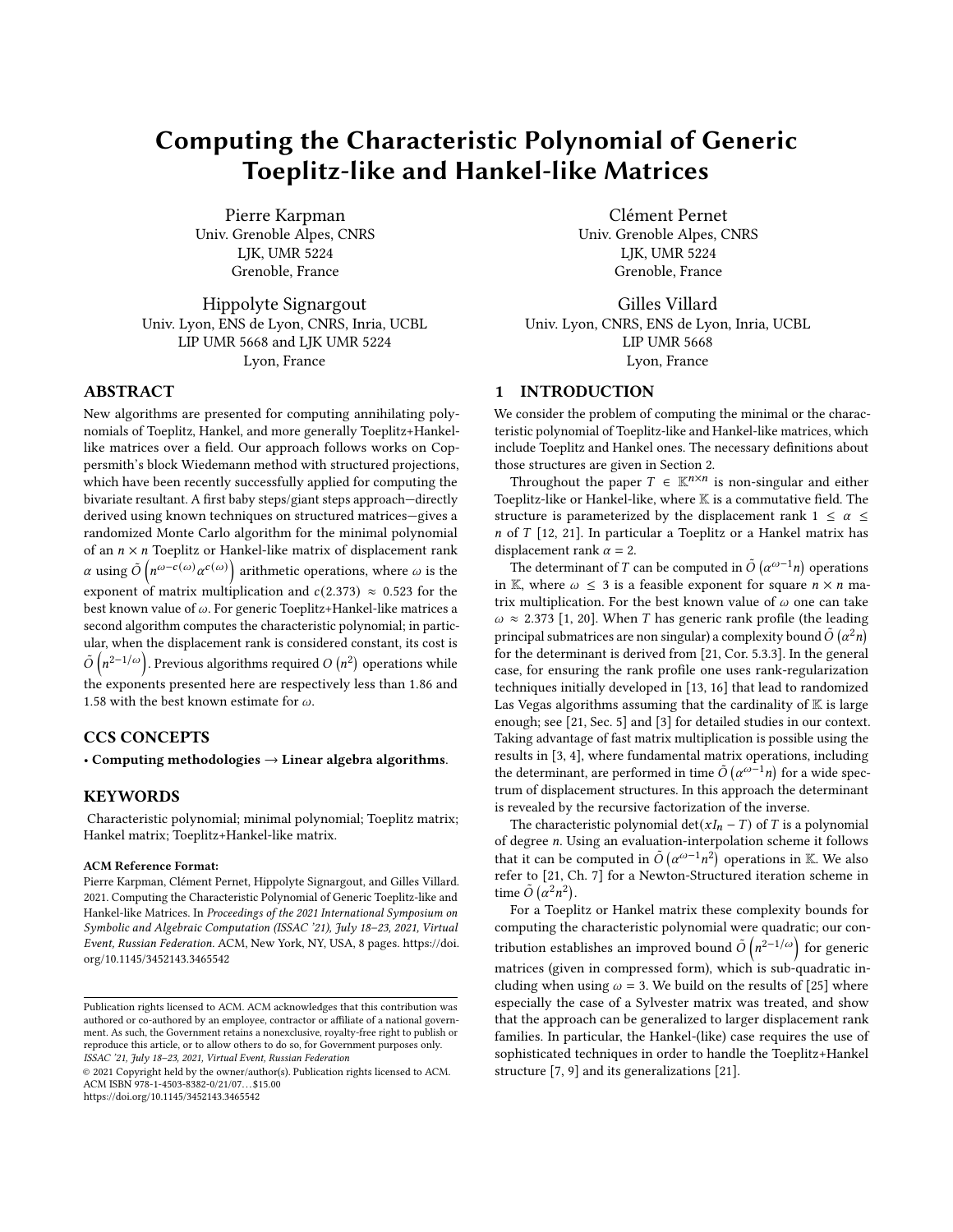The algorithms we propose fit into the broad family of Coppersmith's block Wiedemann algorithms ; we refer to [\[17\]](#page-7-0) for the necessary material and detailed considerations on the approach. Another interpretation in terms of structured lifting and matrix fraction reconstruction is given in [\[25\]](#page-7-1).

From  $T \in \mathbb{K}^{n \times n}$ , the problem is to compute the determinant (or a divisor) of the characteristic matrix  $M(x) = xI_n - T$ . For  $1 \le m \le n$  and well chosen projection matrices V and W in  $\mathbb{K}^{n \times m}$ , the principle is to reconstruct an irreducible fraction description  $P(x)Q^{-1}(x)$  of  $V^{\mathsf{T}}M(x)^{-1}W \in \mathbb{K}(x)^{m \times m}$ , where  $P, Q \in \mathbb{K}[x]^{m \times m}$ , from a truncated series expansion of the fraction. The denominator matrix Q carries information on the Smith normal form of  $M(x)$  [\[17,](#page-7-0) Thm. 2.12]. Using random  $V$  and  $W$  allows to recover the minimal polynomial of T from the largest invariant factor of  $M(x)$ , and for a generic matrix  $T$  the characteristic polynomial is obtained [\[17,](#page-7-0) [25\]](#page-7-1).

The matrix Q is computed from a truncation  $S^{(m)} \in \mathbb{K}[x]^{m \times m}$ of the series expansion of  $V^{\mathsf{T}}M(x)^{-1}W$ ,

<span id="page-1-0"></span>
$$
S^{(m)}(x) = -\sum_{k\geq 0}^{2\lceil n/m \rceil} V^{\mathsf{T}}(T^{-k-1}) W x^k, \tag{1}
$$

using for example matrix fraction reconstruction [\[2,](#page-7-2) [6\]](#page-7-3). We will not detail these latter aspects in this paper since they can be found elsewhere in the literature: see [\[17,](#page-7-0) [25\]](#page-7-1) for the general techniques involved; [\[24,](#page-7-4) Cor. 6.4] for the power series truncation; and [\[18\]](#page-7-5) for alternative fraction reconstruction possibilities. The results we need on matrix polynomials are recalled in Section [3.](#page-3-0)

We focus on the computation of the power series terms  $H_k =$  $V^{\mathsf{T}}(T^{-1})^k W$  of Eq. [\(1\)](#page-1-0). The idea for improving the complexity bounds is to use structured projections  $V$  and  $W$  in order to speed up the computation of the expansion, as has been done in [\[5,](#page-7-6) [25\]](#page-7-1). A typical choice is such that the matrix product by  $V$  and  $W$  is reduced. The central difficulty is to show that the algorithm remains correct; special choices for  $V$  and  $W$  could prevent a fraction reconstruction with appropriate cost, or give a denominator matrix  $Q$  with too little information on the invariant structure of  $T$ .

For a generic input matrix and our best exponent, in Section [5](#page-4-0) we follow the choice of [\[25\]](#page-7-1) and work with  $V = W = X$  where  $X = (I_m \ 0)^{\mathsf{T}} \in \mathbb{K}^{n \times m}$ . An  $n \times n$  Toeplitz or a Hankel matrix is defined by  $2n - 1$  elements of K, and our algorithm is correct except on a certain hypersurface of  $\mathbb{K}^{2n-1}$ . The same way, a Toeplitz-like or Hankel-like matrix of displacement rank  $\alpha$  is defined by the  $2n\alpha$  coefficients of its generators, and our algorithm is correct for all values of  $\mathbb{K}^{2n\alpha}$  except for a hypersurface. If T is Hankel, the matrix  $M(x) = xI_n - T$  is Toeplitz+Hankel and the algorithm involves a compressed form that generalizes the use of generators associated to displacement operators [\[9,](#page-7-7) [21\]](#page-7-8). The algorithm computes a compressed representation of  $M(x)^{-1}$  modulo  $x^{2\lceil n/m \rceil + 1}$ , and exploits its structure to truncate it into a compressed representation of  $S^{(m)}(x) = X^{\mathsf{T}} M(x)^{-1} X \mod x^{2\lceil n/m \rceil + 1}$  at no cost. The parameter  $m$  can be optimised to get an algorithm using  $\tilde{O}\left(n^{2-1/\omega}\right)$ operations when the displacement rank is considered constant.

Before considering the fast algorithm for the generic case, in Section [4](#page-3-1) we consider the baby steps/giant steps algorithm of [\[17\]](#page-7-0). Indeed, thanks to the incorporation of fast matrix multiplication in basis structured matrix operations [\[3,](#page-7-9) [4\]](#page-7-10), the overall approach

with dense projections  $V$  and  $W$  already allows a slight exponent improvement. Taking into account that the input matrix  $T$  is structured, a direct cost analysis of the algorithm of [\[17\]](#page-7-0) improves on the quadratic cost for Toeplitz and Hankel matrices as soon as one takes  $\omega$  < 3. However it is unclear to us how to compute the characteristic polynomial in this case (see the related Open Problem 3 in [\[14\]](#page-7-11)). The algorithm we propose is randomized Monte Carlo and we compute the minimal polynomial in  $\tilde{O}(n^{\omega-c(\omega)})$  operations with  $c(\omega) = \frac{\omega - 1}{5 - \omega}$ . For Toeplitz-like and Hankel-like matrices with displacement rank  $\alpha$ , the cost is multiplied by  $\tilde{O}(\alpha^{c(\omega)})$ .

Notation. Indices of matrix and vectors start from zero. The vectors of the *n*-dimensional canonical basis are denoted by  $e_0^n, \ldots, e_{n-1}^n$ . For a matrix M,  $M_{i,j}$  denotes the coefficient  $(i, j)$  of this matrix,  $M_{i,*}$ , its row of index *i* and  $M_{*,i}$  its column of index *j*.

### 2 RANK DISPLACEMENT STRUCTURES

A wide range of structured matrices are efficiently described by the action of a displacement operator [\[12\]](#page-7-12). There are two types of such operators: the Sylvester operators of the form

$$
\nabla_{M,N} : A \mapsto MA - AN,
$$

and the Stein operators of the form

$$
\Delta_{M,N}: A \mapsto A - MAN,
$$

where  $M$  and  $N$  are fixed matrices. A Toeplitz matrix  $T$  is defined by 2*n* − 1 coefficients  $t_{-n+1}, \ldots, t_{n-1} \in \mathbb{K}$  such that  $T = (t_{i-j})_{i,j}$ . Its image through  $\Delta_{Z_n, Z_n^{\mathsf{T}}}$ , where  $Z_n = (\delta_{i,j+1})_{0 \le i,j \le n-1}$  has rank at most 2. Similarly, a Hankel matrix  $H$  is defined by 2n – 1 coefficients  $h_0, \ldots, h_{2n-2}$  such that  $H = (h_{i+j})_{i,j}$  and its image through  $\nabla_{Z_n, Z_{n,1}^T}$ where  $Z_{n,1} = Z_n + e_0^n e_{n-1}^{nT}$  has rank at most 2.

As a generalization, the class of Toeplitz-like (resp. Hankel-like) matrices is defined as those matrices whose image through  $\Delta_{Z_n,Z_n^T}$ (resp.  $\nabla_{Z_n, Z_{n,1}^\mathsf{T}}$  ) has a bounded rank  $\alpha$  [\[8,](#page-7-13) [21\]](#page-7-8), called the *displacement rank*, and can be represented by a product  $GH^{\mathsf{T}}$ , where  $G, H \in \mathbb{K}^{n \times \alpha}$ are called generators. These operators are non-singular and a matrix can be uniquely recovered from its generators.

Lastly, any sum of a Toeplitz and a Hankel matrix, (forming the class of Toeplitz+Hankel matrices) has an image of rank at most 4 through the displacement operator  $\nabla_{U_n, U_n}$  where  $U_n = Z_n + Z_n^{\mathsf{T}}$  [\[7\]](#page-7-14). This operator is singular and the low rank image does not suffice to uniquely reconstruct the initial matrix: additional data (usually a first or a last column) is required for a unique reconstruction [\[9,](#page-7-7) [21\]](#page-7-8). The class of Toeplitz+Hankel-like matrices is formed by those matrices whose image through  $\nabla_{U_n,U_n}$  has a bounded rank.

#### 2.1 Product of Structured Matrices

<span id="page-1-2"></span>PROPOSITION 2.1 ([\[3,](#page-7-9) THEOREM 1.2]). Let  $A \in \mathbb{K}^{n \times n}$  be a Toeplitzlike or Hankel-like matrix with displacement rank  $\alpha$  given by its generators and  $B \in \mathbb{K}^{n \times m}$  be a dense matrix. The multiplication of A by B can be computed in  $\tilde{O}$  (n max( $\alpha$ , m) min( $\alpha$ , m)<sup> $\omega$ -2</sup>) operations in K.

<span id="page-1-1"></span>Proposition 2.2. Let  $A, B \in \mathbb{K}^{n \times n}$  be two Toeplitz-like matrices of displacement rank  $\alpha$  and  $\beta$  respectively, then their product AB is a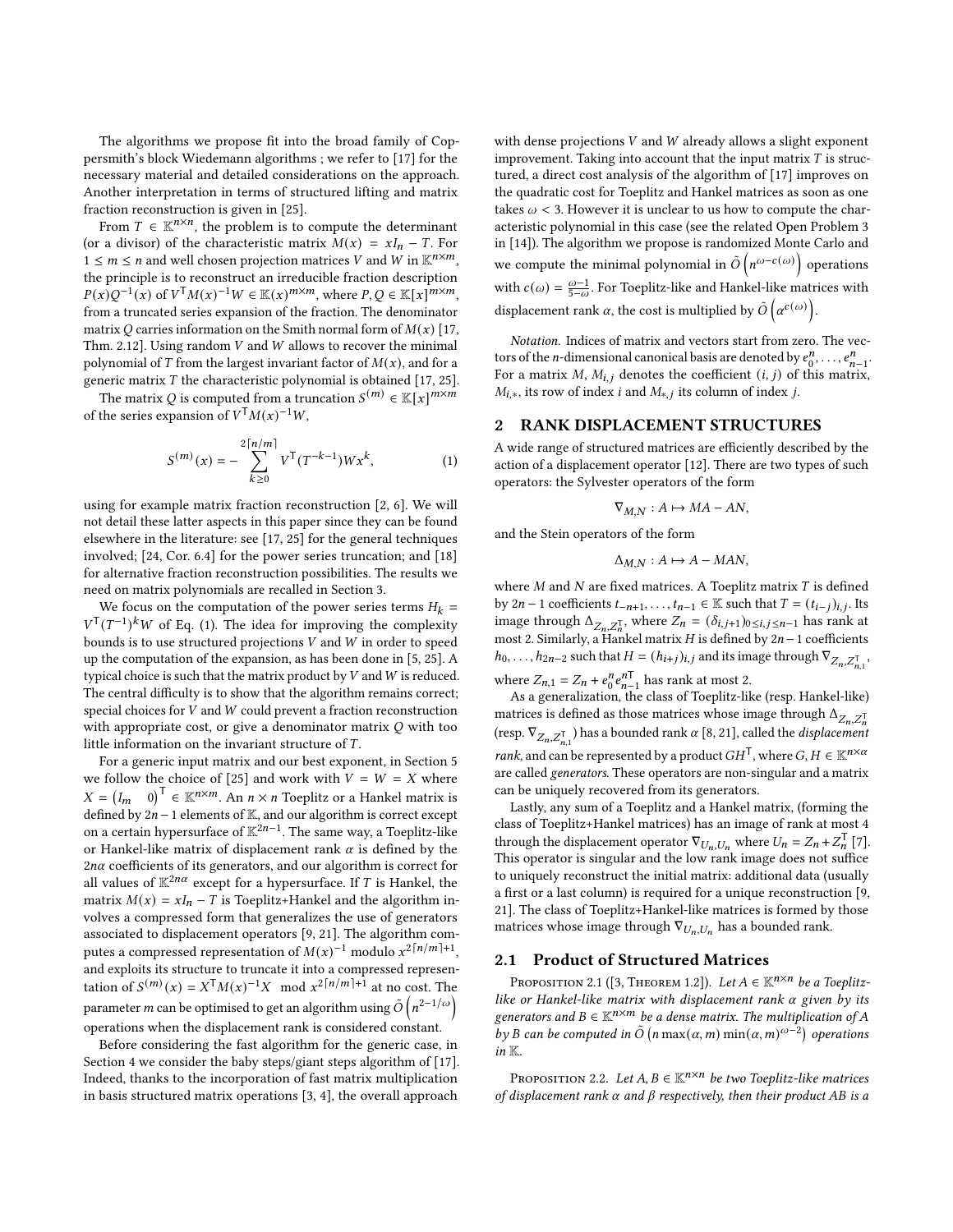Toeplitz-like matrix of displacement rank at most  $\alpha + \beta + 1$ . Furthermore, given generators for A and B w.r.t.  $\Delta_{Z_n, Z_n^T}$ , one can compute generators for AB w.r.t. the same operator in  $\tilde{O}(n(\alpha + \beta)^{\omega-1})$  field operations.

PROOF. Let  $G_A$ ,  $H_A$  and  $G_B$ ,  $H_B$  be the generators of  $A$  and  $B$ respectively. They satisfy A- $Z_n A Z_n^T = G_A H_A^T$  and  $B - Z_n B Z_n^T =$  $G_B H_B^{\mathsf{T}}$ . Consequently

$$
AB = (Z_n A Z_n^{\mathsf{T}} + G_A H_A^{\mathsf{T}})(Z_n B Z_n^{\mathsf{T}} + G_B H_B^{\mathsf{T}})
$$
  
= 
$$
Z_n A B Z_n^{\mathsf{T}} - Z_n A_{*,n-1} B_{n-1,*} Z_n^{\mathsf{T}} + (Z_n A Z_n^{\mathsf{T}} G_B) H_B^{\mathsf{T}}
$$

$$
+ G_A (H_A^{\mathsf{T}} Z_n B Z_n^{\mathsf{T}} + H_A^{\mathsf{T}} G_B H_B^{\mathsf{T}}),
$$

and therefore  $AB - Z_n A B Z_n^{\mathsf{T}} = G_{AB} H_{AB}^{\mathsf{T}}$  for

$$
G_{AB} = \left( G_A \mid Z_n A Z_n^{\mathsf{T}} G_B \mid -Z_n A_{*,n-1} \right)
$$
  

$$
H_{AB} = \left( Z_n B^{\mathsf{T}} Z_n^{\mathsf{T}} H_A + H_B G_B^{\mathsf{T}} H_A \mid H_B \mid Z_n B_{n-1,*}^{\mathsf{T}} \right),
$$

thus showing that AB has displacement rank at most  $\alpha + \beta + 1$ .

Computing these generators involves applying  $A$  on a dense  $n \times \beta$  matrix and B on a dense  $\alpha \times n$  matrix, and computing the product of an  $\alpha \times n$  by an  $n \times \beta$  matrix and the product of an  $\alpha \times \beta$ by a  $\beta \times n$  matrix. Using [\[3,](#page-7-9) Thm 1.2], these cost  $\tilde{O}$   $(n(\alpha + \beta)^{\omega-1})$ field operations. □

<span id="page-2-0"></span>PROPOSITION 2.3. Let  $A, B \in \mathbb{K}^{n \times n}$  be two Hankel-like matrices of displacement rank  $\alpha$  and  $\beta$  respectively, then their product AB is a Toeplitz-like matrix of displacement rank at most  $\alpha + \beta + 2$ . Furthermore, given generators for A and B w.r.t.  $\nabla_{Z_n,Z_{n,1}^\mathsf{T}}$  , generators for AB w.r.t.  $\Delta_{Z_n, Z_n^{\mathsf{T}}}$  can be computed in  $\tilde{O}(n(\alpha + \beta)^{\omega - 1})$ .

PROOF. Let  $G_A$ ,  $H_A$  and  $G_B$ ,  $H_B$  be the generators of  $A$  and  $B$ respectively, satisfying  $Z_n A - AZ_{n,1}^T = G_A H_A^T$  and  $Z_n B - B Z_{n,1}^T =$  $G_B H_B^{\mathsf{T}}$ . Using a similar reasoning as for Proposition [2.2](#page-1-1) we can deduce that

$$
AB - Z_n A B Z_n^{\mathsf{T}} = G_{AB} H_{AB}^{\mathsf{T}}
$$
 for

$$
G_{AB} = \left( G_A | A Z_{n,1}^{\mathsf{T}} G_B | A_{*,n-1} | A Z_{n,1}^{\mathsf{T}} B_{*,n-1} \right)
$$
  

$$
H_{AB} = \left( \left( H_B G_B^{\mathsf{T}} - B^{\mathsf{T}} Z_n^{\mathsf{T}} + e_0^n B_{*,n-1}^{\mathsf{T}} \right) H_A | H_B | B_{n-1,*}^{\mathsf{T}} | e_0^n \right),
$$

thus showing that AB has displacement rank at most  $\alpha + \beta + 2$ . Computing these generators again costs  $\tilde{O}(n(\alpha + \beta)^{\omega-1})$  field operations.

<span id="page-2-7"></span>Proposition 2.4. Let  $A \in \mathbb{K}^{n \times n}$  be a Toeplitz-like (resp. Hankellike) matrix of displacement rank  $\alpha$ , then for an arbitrary (resp. even)r, A<sup>r</sup> is a Toeplitz-like matrix of displacement rank at most  $(\alpha + 1)r$  and its generators can be computed from the generators of A in  $\tilde{O}(n(\alpha r)^{\omega-1})$  field operations.

Proof. Using fast exponentiation one computes  $A^r$  as:

$$
Ar = \prod_{k=0}^{\lfloor \log r \rfloor} \left( A^{2^k} \right)^{l_k}
$$
 where the  $l_k$  satisfy  $\sum_{k=0}^{\log r} l_k 2^k = r$ ,

which only requires squarings and products between matrices of the form  $A^{2^k}$ . When A is Toeplitz-like the result is a straightforward consequence of Proposition [2.2;](#page-1-1) when it is Hankel-like the product

 $A^2$  is computed using Proposition [2.3,](#page-2-0) the remaining products are between Toeplitz-like matrices, and the result again follows from Proposition [2.2.](#page-1-1) □

# <span id="page-2-8"></span>2.2 Reconstruction of a Toeplitz+Hankel-like Matrix from its Generators

The operator  $\nabla_{U_n,U_n}$  is defined in [\[21,](#page-7-8) Section 4.5] as partly regular, which means that a Toeplitz+Hankel-like matrix is completely defined by its generators and its irregularity set that may be all the entries in its first column.

A formula to recover a dense representation of the matrix from its generators and its first column is given in [\[21\]](#page-7-8).

THEOREM 2.5 ([\[21,](#page-7-8) THM. 4.5.1]). Let  $M \in \mathbb{K}^{n \times n}$  be a Toeplitz+Hankellike matrix,  $G, H \in \mathbb{K}^{n \times \alpha}$  its generators and  $c_0 = Me_0^n$  its first column, then

<span id="page-2-1"></span>
$$
M = \tau_{U_n}(c_0) - \sum_{j=0}^{\alpha-1} \tau_{U_n}(G_{*,j}) \tau_{Z_n}(Z_n H_{*,j})^{\mathsf{T}}
$$
 (2)

where for an  $n \times n$  matrix A and a vector v of length  $n \tau_A(v)$  denotes the matrix of the algebra generated by  $A$  which has  $v$  as its first column.

We show that one can derive a fast reconstruction algorithm for a Toeplitz+Hankel-like matrix from Eq. [\(2\)](#page-2-1) and first detail the structure of the various  $\tau_A(v)$  matrices.

<span id="page-2-4"></span>L $\epsilon$ мм $\Delta$  2.6.  $\tau_{Z_n}(v)^{\sf T}$  is the Toeplitz upper-triangular matrix with  $v^{\mathsf{T}}$  as its first row.

<span id="page-2-2"></span>LEMMA 2.7. 
$$
\tau_{U_n}(v) = \sum_{i=0}^{n-1} v_i Q_i(U_n)
$$
 where  $Q_0(x) = 1$ ,  $Q_1(x) = x$   
and  $Q_{i+1}(x) = x Q_i(x) - Q_{i-1}(x)$ .

Proof. The first column of  $Q_i(U_n)$  is  $e_i^n$ . □

<span id="page-2-5"></span>COROLLARY 2.8. Column j of  $\tau_{U_n}(v)$  is  $Q_j(U_n)v$ .

PROOF. With Lemma [2.7](#page-2-2) and after checking the property for  $j \in$ {0, 1}, it suffices to prove  $Q_i(U_n)_{*,i+1} = U_n Q_i(U_n)_{*,i} - Q_i(U_n)_{*,i-1}$ . This is true for  $i \in \{0, 1\}$  and if it is for  $i$  and  $i - 1$ , then

$$
Q_{i+1}(U_n)_{*,j+1} = U_n^2 Q_i(U_n)_{*,j} - U_n Q_i(U_n)_{*,j-1}
$$
  
-  $U_n Q_{i-1}(U_n)_{*,j} + Q_{i-1}(U_n)_{*,i-1}$ 

<span id="page-2-6"></span>□

From these we can write the following proposition, inspired by [\[7,](#page-7-14) Prop. 4.2]. It enables fast recursive reconstruction of the columns of a Toeplitz+Hankel-like matrix from the first one.

<span id="page-2-3"></span>Proposition 2.9. Let  $M \in \mathbb{K}^{n \times n}$  be a Toeplitz+Hankel-like matrix,  $G, H \in \mathbb{K}^{n \times \alpha}$  its generators for  $\nabla_{U_n, U_n}$  and  $c_0 = Me_0^n$  its first column. With the notation  $c_{-1} = 0$ , the columns  $(c_k)_{0 \le k \le n-1}$  of M follow the recursion:

$$
c_{k+1} = U_n c_k - c_{k-1} - \sum_{j=0}^{\alpha-1} H_{k,j} G_{*,j}.
$$
 (3)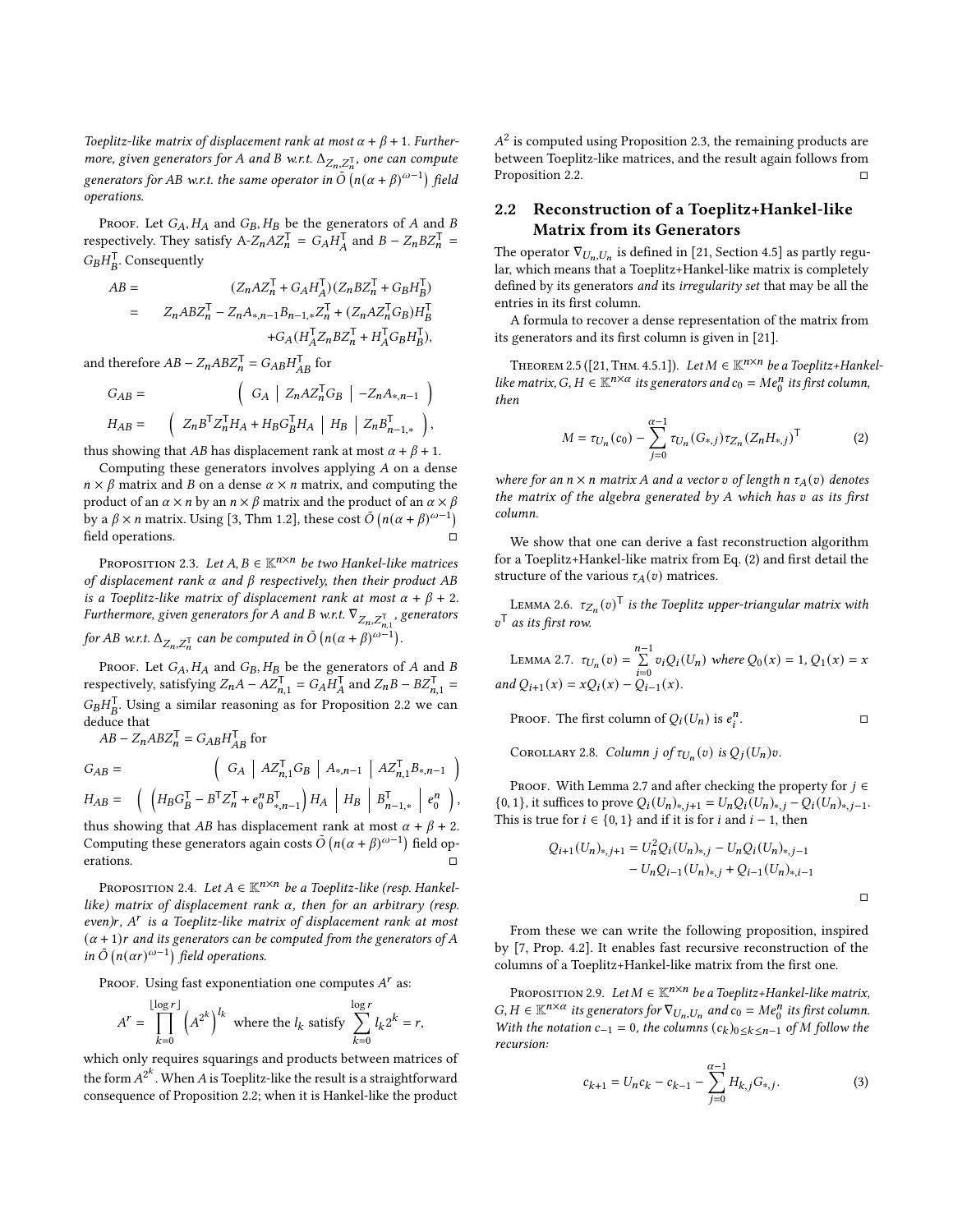PROOF. Let  $C$  be the matrix defined by the recursion formula and initial conditions of Proposition [2.9,](#page-2-3) we will prove  $C = M$ .

By definition  $c_0$  is the first column of M; assume now that for  $i \leq k$ ,  $c_i$  is column *i* of *M*. Using Lemma [2.6](#page-2-4) and Corollary [2.8](#page-2-5) on Eq. [\(2\)](#page-2-1) that is

$$
c_i = Q_i(U_n)c_0 - \sum_{j=0}^{\alpha-1}\sum_{l=0}^{i-1}H_{i-1-l,j}Q_l(U_n)G_{*,j} \qquad \qquad (4)
$$

and Eq. [\(3\)](#page-2-6) can be detailed as

$$
c_{k+1} = U_n \left( Q_k(U_n)c_0 - \sum_{j=0}^{\alpha-1} \sum_{i=0}^{k-1} H_{k-1-i,j} Q_i(U_n) G_{*,j} \right)
$$
  

$$
- \left( Q_{k-1}(U_n)c_0 - \sum_{j=0}^{\alpha-1} \sum_{i=0}^{k-2} H_{k-2-i,j} Q_i(U_n) G_{*,j} \right) - \sum_{j=0}^{\alpha-1} H_{k,j} G_{*,j}
$$
  

$$
= Q_{k+1}(U_n)c_0 - \sum_{j=0}^{\alpha-1} \sum_{i=0}^k H_{k-i,j} Q_i(U_n) G_{*,j}
$$

□

# <span id="page-3-0"></span>3 MATRIX POLYNOMIALS

We rely on the material from [\[17,](#page-7-0) [25\]](#page-7-1). For matrix polymonials and fractions the reader may refer to [\[11\]](#page-7-15). The rational matrix  $H(x) = V^{T}M(x)^{-1}W$  over  $\mathbb{K}(x)$  can be written as a fraction of two polynomial matrices. A right fraction description is given by square polynomial matrices  $P(x)$  and  $Q(x)$  such that  $H(x) =$  $P(x)Q(x)^{-1} \in K(x)^{m \times m}$ , and a left description by  $P_l(x)$  and  $Q_l(x)$ such that  $H(x) = Q_l(x)^{-1} P_l(x) \in \mathbb{K}(x)^{m \times m}$ . Degrees of denominator matrices are minimized using column-reduced forms. A nonsingular polynomial matrix is said to be column-reduced if its leading column coefficient matrix is non-singular [\[11,](#page-7-15) Sec. 6.3]. We also have the notion of irreducible and minimal fraction descriptions. If  $P$  and  $Q$  (resp.  $P_l$  and  $Q_l$ ) have unimodular right (resp. left) matrix gcd's [\[11,](#page-7-15) Sec. 6.3] then the description is called irreducible. If  $Q$ (resp.  $Q_l$ ) is column-reduced then the description is called minimal.

For a given *m*, define  $1 \le v \le n$  to be the sum of the degrees of the first *m* largest invariant factors of  $M(x) = xI_n - T$  (equivalently, the first  *diagonal elements of its Smith normal form). The following* will ensure that the minimal polynomial of  $T$ , which is the largest invariant factor of  $M(x)$ , can be computed from the Smith normal form of an appropriate denominator  $Q(x)$ .

<span id="page-3-2"></span>THEOREM 3.1.  $([17, Thm. 2.12]$  $([17, Thm. 2.12]$  $([17, Thm. 2.12]$  and  $[24]$ .) Let V and W be block vectors over a sufficiently large field K whose entries are sampled uniformly and independently from a finite subset  $S \subseteq \mathbb{K}$ . Then with probability at least  $1 - 2n/|S|$ ,  $H(x) = V^{T}M(x)^{-1}W$  has left and right irreducible descriptions with denominators of degree  $\lceil v/m \rceil$ , of determinantal degree v, and whose i<sup>th</sup> invariant factor (starting from the largest degree) is the i<sup>th</sup> invariant factor of  $M(x)$ .

The next result we need is concerned with the computation of an appropriate denominator  $Q$  as soon as the truncated power series in Eq. [\(1\)](#page-1-0) is known. We notice that  $H(x) = V<sup>T</sup>M(x)<sup>-1</sup>W$  is strictly proper in that it tends to zero when  $x$  tends to infinity. For fraction reconstruction we use the computation of minimal approximant

bases (or  $\sigma$ -bases) [\[2,](#page-7-2) [23\]](#page-7-16), and the algorithm with complexity bound  $\tilde{O}(m^{\omega-1}n)$  in [\[6,](#page-7-3) [10\]](#page-7-17).

<span id="page-3-3"></span>THEOREM 3.2. ([\[6,](#page-7-3) Lem. 3.7].) Let  $H \in \mathbb{K}(x)^{m \times m}$  be a strictly proper power series, with left and right matrix fractions descriptions of degree at most d. A denominator  $Q$  of a right irreducible description  $H(x) = P(x)Q(x)^{-1}$  can be computed in  $\tilde{O}(m^{\omega}d)$  arithmetic operations from the first  $2d + 1$  terms of the expansion of H.

In our case, from Theorem [3.1](#page-3-2) we will obtain the existence of appropriate fractions of degree less than  $\lceil n/m \rceil$ , and use Theorem [3.2](#page-3-3) for bounding the cost of the computation of  $Q$ .

# <span id="page-3-1"></span>4 A BABY-STEP GIANT STEP ALGORITHM

In this section, we propose a direct adaptation of the baby steps/giant steps variant of Coppersmith's block-Wiedemann algorithm developped in [\[17,](#page-7-0) Sec. 4] to the case of structured matrices. In order to compute the terms of the series [\(1\)](#page-1-0), we will assume that the input matrix  $T$  has been inverted, using [\[3,](#page-7-9) Theorem 6.6]. In this section we will therefore denote by  $T$  this inverse and compute the projections of its powers.

# 4.1 Description of the Algorithm

Let  $V, W \in \mathbb{K}^{n \times m}$  be the block vectors used for the projections. Algorithm [1](#page-3-4) performs  $r$  baby steps and  $s$  giant steps to compute the first terms of the sequence  $H_k = V^T T^{k+1} W = V^T (T^r)^j T^{i+1} W$ for  $0 \le k \le 2\lceil n/m \rceil, 0 \le i < r, 0 \le j < s$  and  $rs \ge 2\lceil n/m \rceil + 1$ .

<span id="page-3-11"></span><span id="page-3-10"></span><span id="page-3-5"></span><span id="page-3-4"></span>

| <b>Algorithm 1</b> [17] Compute $H_k = V^T T^{k+1} W$ for $0 \le k \le 2\lceil n/m \rceil$                |
|-----------------------------------------------------------------------------------------------------------|
| <b>Input:</b> Generators of $T \in \mathbb{K}^{n \times n}$ , Toeplitz-like or Hankel-like                |
| <b>Input:</b> $m, r, s \in \mathbb{N}$ s.t. $rs \geq 2\lceil n/m \rceil + 1$ , r even if T is Hankel-like |
| Input: $V, W \in \mathbb{K}^{n \times m}$                                                                 |
| <b>Output:</b> $H = (H_{r,j+i})_{i < s, i < r}$ where $H_k = V^{\mathsf{T}} T^{k+1} W$                    |
| 1: $W_0 \leftarrow TW$                                                                                    |
| 2: for $1 \leq i \leq r-1$ do                                                                             |
| 3: $W_i \leftarrow TW_{i-1}$                                                                              |
| 4: $R \leftarrow T^r$                                                                                     |
| 5: $V_0 \leftarrow V$                                                                                     |
| 6: for $1 \le i \le s - 1$ do                                                                             |
| 7: $V_i^{\text{T}} \leftarrow V_{i-1}^{\text{T}} R$                                                       |
| 8: $H \leftarrow (V_0 \quad \dots \quad V_{s-1})^{\top} (W_0 \quad \dots \quad W_{r-1})$                  |

<span id="page-3-13"></span><span id="page-3-12"></span><span id="page-3-8"></span><span id="page-3-7"></span><span id="page-3-6"></span>This algorithm relies on three main matrix operations:

- (1) The product of a structured matrix by a dense rectangular matrix, supported by Proposition [2.1](#page-1-2) for Steps [3](#page-3-5) and [7;](#page-3-6)
- (2) The exponentiation of a structured matrix, supported by Proposition [2.4](#page-2-7) for Step [4;](#page-3-7)
- (3) The product of two dense rectangular matrices for Step [8.](#page-3-8)

# 4.2 Cost Analysis

<span id="page-3-9"></span>Proposition 4.1. Algorithm [1](#page-3-4) runs in  $\tilde{O}\left(n^{\omega-\frac{\omega-1}{5-\omega}}\alpha^{\frac{\omega-1}{5-\omega}}\right)$  operations in  $K$  for well chosen  $m$ ,  $r$  and s.

PROOF. From Proposition [2.1,](#page-1-2) applying an  $n \times m$  block to  $T$  can be done in  $\tilde{O}$  (*n* max(*m*,  $\alpha$ ) min(*m*,  $\alpha$ )<sup> $\omega$ -2) field operations. Hence</sup>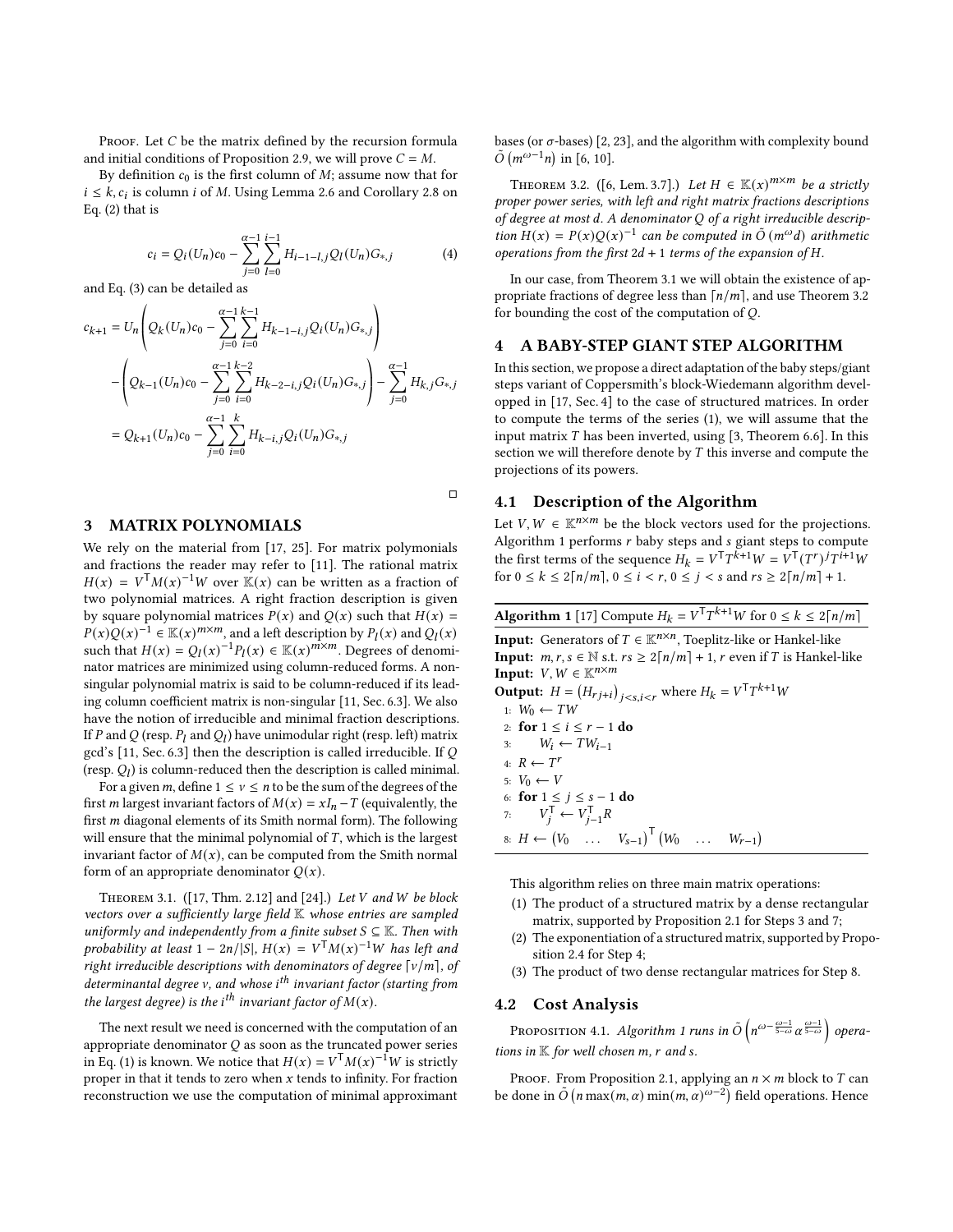the *r* baby steps, Step [3,](#page-3-5) computing the  $(T^iW)_{0 \le i < r}$  cost overall

<span id="page-4-1"></span>
$$
\tilde{O}\left(nr\max(m,\alpha)\min(m,\alpha)^{\omega-2}\right) \tag{5}
$$

field operations.

By Proposition [2.4,](#page-2-7) the initialization of the giant steps at Step [4](#page-3-7) is the computation of a structured representation for  $T^r$ , which can be done in

<span id="page-4-4"></span>
$$
\tilde{O}\left(nr^{\omega-1}\alpha^{\omega-1}\right) \tag{6}
$$

operations in K.

Then each of the giant steps, at Step [7,](#page-3-6) is a product of an  $m \times n$ dense matrix by an  $n \times n$  matrix of displacement rank  $\alpha r$ . From Propo-sition [2.1,](#page-1-2) these *s* steps cost

<span id="page-4-3"></span>
$$
\tilde{O}\left(ns \max(m, \alpha r) \min(m, \alpha r)^{\omega - 2}\right) \tag{7}
$$

Lastly, the computation of the product resulting in  $H$  at Step [8](#page-3-8) uses  $\tilde{O}$  (*n* max(*mr*, *ms*) min(*mr*, *ms*)<sup> $\omega$ -2) or equivalently</sup>

<span id="page-4-2"></span>
$$
\tilde{O}\left(n m^{\omega - 1} \max(r, s) \min(r, s)^{\omega - 2}\right) \tag{8}
$$

field operations.

Let  $m = \left[ n^{\frac{\omega-3}{\omega-5}} \alpha^{\frac{2}{5-\omega}} \right]$  and set  $r = s = \left[ \sqrt{2n/m} \right]$ . Note that  $\alpha \leq m \leq \alpha r$ , therefore the bound of Eq. [\(5\)](#page-4-1) is dominated by the one of Eq. [\(8\)](#page-4-2). Moreover the bound of Eq. [\(7\)](#page-4-3) can be rewritten as  $\tilde{O}(n^2m^{\omega-3}\alpha)$ , and from Eq. [\(8\)](#page-4-2) we have  $\tilde{O}(n^{\frac{\omega+1}{2}}m^{\frac{\omega-1}{2}})$ , and these two quantities are

$$
\tilde{O}\left(n^{\omega-\frac{\omega-1}{5-\omega}}\alpha^{\frac{\omega-1}{5-\omega}}\right).
$$

Finally, the bound of Eq. [\(6\)](#page-4-4) can be rewritten as  $\tilde{O}\left(n^{\frac{\omega+1}{2}}(\frac{\alpha^2}{m})^{\frac{\omega-1}{2}}\right)$ , which is dominated by the one of Eq.  $(8)$ .

When the displacement rank  $\alpha$  is constant, and with the best known estimate  $\omega = 2.373$  [\[1,](#page-7-18) [20\]](#page-7-19) the cost bound given in Proposi-tion [4.1](#page-3-9) becomes  $\tilde{O}(n^{1.851})$ , while it is  $\tilde{O}(n^2)$  for  $\omega = 3$ .

Let us now suppose that the entries of  $V$  and  $W$  are sampled uniformly and independently from a finite subset  $S \subseteq \mathbb{K}$  , we then have the following.

THEOREM 4.2. The minimal polynomial of an  $n \times n$  Toeplitz-like or Hankel-like matrix with displacement rank  $\alpha$  can be computed by a randomized Monte Carlo algorithm using

$$
\tilde{O}\left(n^{\omega-\frac{\omega-1}{5-\omega}}\alpha^{\frac{\omega-1}{5-\omega}}\right)
$$

field operations, with probability of success at least  $1 - (n^2 + 3n +$  $2n^{5/3} \alpha^2)/|S|.$ 

PROOF. The first step is to compute the inverse of  $T$ , using [\[3,](#page-7-9) Theorem 6.6] in  $\tilde{O}(n\alpha^{\omega-1})$  operations in K. Then running Algo-rithm [1](#page-3-4) on  $T^{-1}$  costs  $\tilde{O}\left(n^{\omega-\frac{\omega-1}{5-\omega}}\alpha^{\frac{\omega-1}{5-\omega}}\right)$  which dominates  $\tilde{O}\left(n\alpha^{\omega-1}\right)$ since  $\alpha \leq n$ . From the sequence of matrices  $(H_k)_{0 \leq k \leq 2n/m}$ , one can compute a minimal denominator Q for  $H(x) = V^{\mathsf{T}}(xI_n - T)^{-1}W$  $\mathbb{K}[x]^{m \times m}$  in  $\tilde{O}(nm^{\omega-1})$  field operations, by Theorem [3.2.](#page-3-3)

Using Theorem [3.1,](#page-3-2) the minimal polynomial is then obtained as the first invariant factor in the Smith form of  $Q$ , computed by [\[22,](#page-7-20) Proposition 41]. This step also costs  $\tilde{O}(nm^{\omega-1})$  field operations and since  $m \leq n$  we have

$$
nm^{\omega-1}\leq n^{\frac{\omega+1}{2}}m^{\frac{\omega-1}{2}}
$$

which shows that the cost of these last two computations will always be dominated by the cost of the product in Eq. [\(8\)](#page-4-2). The probability of failure for the computation of  $T^{-1}$  is at most  $n(n+1)/|S|$  by [\[3,](#page-7-9) Lemma 6.2]. For the computation of the minimal polynomial it is at most  $2m^2n \leq 2n^{5/3}\alpha^2$ , from [\[22,](#page-7-20) Concl.] and [\[15,](#page-7-21) Thm 3.3]. A union bound combining this probability and the failure probablity of The-orem [3.1](#page-3-2) yields a probability of failure of  $(n^2 + 3n + 2n^{5/3}\alpha^2)/|S|$ .  $\Box$ 

Note that this result carries over to the computation of the characteristic polynomial of any Toeplitz-like or Hankel-like matrix  $T$ having fewer than  $m$  invariant factors in its Frobenius normal form.

### <span id="page-4-0"></span>5 USING STRUCTURED INVERSION

In this section we develop a new approach for computing the characteristic polynomial of generic structured polynomial matrices  $T \in \mathbb{K}^{n \times n}$  with displacement rank  $\alpha$ . Following [\[25,](#page-7-1) Sec. 7], in the Toeplitz-like case the idea is to exploit the structure of the  $\Sigma LU$  representation [\[12\]](#page-7-12). For Hankel-like matrices (see the discussion after Theorem [5.4\)](#page-6-0), we generalize the approach using both generators and irregularity sets that has been introduced in Section [2.2](#page-2-8) [\[21\]](#page-7-8).

Principle of the approach. Here, rather than using successive applications and powering of  $T^{-1}$  as in Section [4,](#page-3-1) the first terms of the sequence sequence  ${H_k}_k = {V^T}T^{-k-1}W_k$  are obtained as the matrix coefficients of the series expansion of  $V^{\mathsf{T}}M(x)^{-1}W$ . Since  $2\lceil n/m \rceil + 1$  terms are required, and with the special choice  $V = W = X = (I_m \ 0)^{\mathsf{T}} \in \mathbb{K}^{n \times m}$ , this boils down to computing a dense representation of the  $m \times m$  leading principal submatrix of  $M(x)^{-1}$  mod  $x^{2\lceil n/m \rceil+1}$ . The outline of the algorithm is as follows.

- (1) Compute the inverse  $M(x)^{-1} \text{ mod } x^{2\lceil n/m \rceil+1}$  in a compressed representation;
- (2) Crop this representation to form a representation of the  $m \times m$  leading principal submatrix;
- (3) Extract  $S^{(m)}(x) = X^{T}M(x)^{-1}X \text{ mod } x^{2\lceil n/m \rceil+1}$  in dense form.

Below we specialize the approach for the two classes of interest. Our algorithms in Theorems [5.2](#page-5-0) and [5.4](#page-6-0) are correct for generic matrices  $T$  (in the Zariski sense), see Assumptions (A1) and (A2) in Section [6](#page-6-1) to which the discussion on genericity is deferred.

# <span id="page-4-6"></span>5.1 Generic Toeplitz-like Matrices

If T is Toeplitz-like, so it is  $M(x) = xI_n - T$ . If  $M(x)$  is represented in ΣLU form by generators  $G, H \in \mathbb{K}[x]^{n \times \alpha}$  such that  $M(x) =$  $\sum_{i=0}^{\alpha-1} L(G_{*,i}) L(H_{*,i})^T$ , where  $L(v)$  is the lower triangular Toeplitz matrix with v as its first column [\[12,](#page-7-12) [13\]](#page-7-22). The  $m \times m$  leading principal submatrix of any product  $L(v)L(w)^{\mathsf{T}}$  is the product of the  $m \times m$  leading principal submatrix of these factors, which in turn is  $L(v_{0..m-1})L(w_{0..m-1})^{\mathsf{T}}$ . Algorithm [2](#page-5-1) relies on this property to produce  $S^{(m)}$  from the *m* first rows of the generators of  $M^{-1}$ .

<span id="page-4-5"></span>PROPOSITION 5.1. Algorithm [2](#page-5-1) is correct for  $M(x) = xI_n - T$ ; if T has generic rank profile it uses

$$
\tilde{O}\left(\frac{n^2}{m}\alpha^{\omega-1}+nm\alpha\right)
$$

operations in K.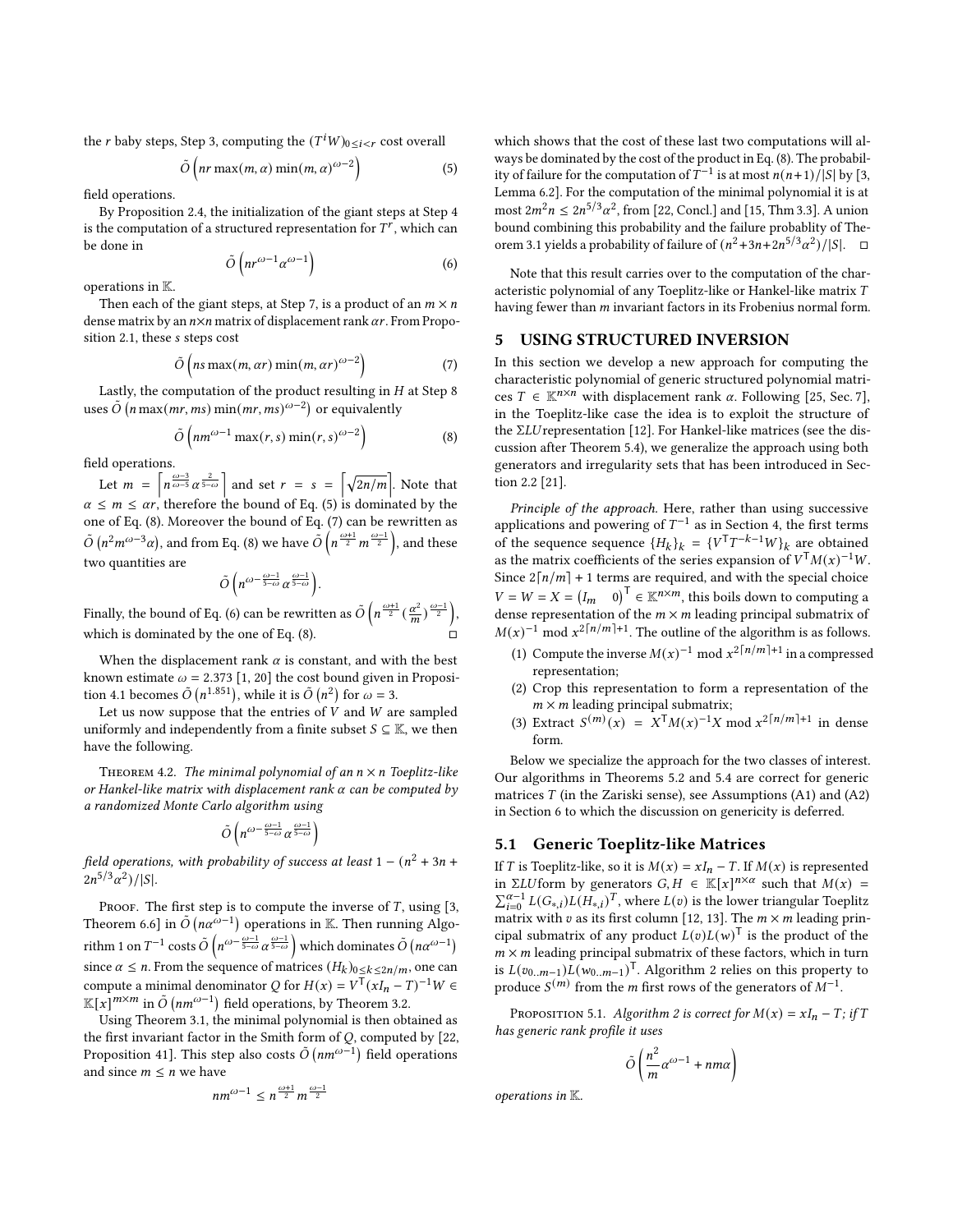<span id="page-5-1"></span>

| <b>Algorithm 2</b> Compute $S^{(m)}$ : Toeplitz-like case                                                          |
|--------------------------------------------------------------------------------------------------------------------|
| <b>Input:</b> $(G, H)$ generators of $M \in \mathbb{K}[x]^{n \times n}$ , a Toeplitz-like matrix                   |
| of displacement rank $\alpha$                                                                                      |
| <b>Output:</b> $S^{(m)} = X^{T}M^{-1}X \text{ mod } x^{2\lceil n/m \rceil+1}$ in dense form                        |
| 1: $(E, F)$ ← generators for $M^{-1}$ mod $x^{2\lceil n/m \rceil + 1}$                                             |
| 2: $E' \leftarrow X^{\mathsf{T}} E; F' \leftarrow FX$                                                              |
| 3: $S^{(m)} \leftarrow \sum_{i=0}^{\alpha-1} L(E'_{*,i}) L(F'_{*,i})^{\mathsf{T}} \mod x^{2\lceil n/m \rceil + 1}$ |

PROOF. From the discussion at the beginning of the section,  $E' =$  $E_{0..m-1,*}$  and  $F' = F_{0..m-1,*}$  are generators for  $S^{(m)} = X^{T} M^{-1} X$ . We use the algorithm of [\[4,](#page-7-10) Prop. 5] for computing the generators of the inverse. Note that no division by x in the ring  $\mathbb{K}[x]/\langle x^{2[n/m]+1}\rangle$ 

will occur in Step [1](#page-3-10) since  $M(0) = T$  has generic rank profile, and consequently all leading principal minors of  $M(x)$  are not divisible by  $x$  which shows the correctness.

By [\[4,](#page-7-10) Prop. 5], computing the generators of  $M^{-1}$  at Step [1](#page-3-10) can be done in  $\tilde{O}(n\alpha^{\omega-1})$  operations over  $\mathbb{K}[x]/\langle x^{2[n/m]+1}\rangle$  which in turn is

<span id="page-5-4"></span>
$$
\tilde{O}\left(\frac{n^2}{m}\alpha^{\omega-1}\right) \tag{9}
$$

operations in K.

The dense reconstruction of  $S^{(m)}$  in Step [3](#page-3-5) is achieved by  $\alpha$ products of an  $m \times m$  Toeplitz matrix  $L(E_{*,i}')$  by an  $m \times m$  dense matrix  $L(F'_{*,i})^{\mathsf{T}}$  for a total cost of

<span id="page-5-2"></span>
$$
\tilde{O}(nm\alpha) \tag{10}
$$

operations in  $K$ .  $\Box$ 

From the efficient computation of the first terms of the expansion of  $X^{\mathsf{T}}M(x)^{-1}X$  and using fraction reconstruction, the characteristic polynomial of  $T$  is obtained.

<span id="page-5-0"></span>THEOREM 5.2. The characteristic polynomial of a generic  $n \times n$ Toeplitz-like matrix with displacement rank  $\alpha$  (assumptions (A1) and (A2) in Section [6\)](#page-6-1) can be computed in  $\tilde{O}$   $\left(n^{2-\frac{1}{\omega}}\alpha^{\frac{(\omega-1)^2}{\omega}}\right)$  $\left(\frac{(-1)^2}{\omega}\right)$  operations in  $\mathbb K$  when  $\alpha = O\left(n^{\frac{Q-2}{-\omega^2+4\omega-2}}\right)$ , and  $\tilde O\left(n^{\frac{3}{2}}\alpha^{\frac{\omega}{2}}\right)$  otherwise.

PROOF. From Lemma [6.1](#page-6-2) (genericity assumption (A2)), irreducible left and right fractions descriptions of  $X^T M^{-1} X$  have degree at most  $\lceil n/m \rceil$ . Thus Theorem [3.2](#page-3-3) ensures that a denominator Q of a right description can be computed from  $S^{(m)}(x) = X^{T}M(x)^{-1}X$ mod  $x^{2\lceil n/m \rceil+1}$ . By Lemma [6.1](#page-6-2) again, the determinant of O gives the characteristic polynomial of  $T$ .

Besides the computation of  $S^{(m)}$  by Proposition [5.1](#page-4-5) (genericity assumption (A1)), the computation of the denominator  $Q$  of its irreducible right fraction description costs

<span id="page-5-3"></span>
$$
\tilde{O}\left(n m^{\omega - 1}\right) \tag{11}
$$

operations by Theorem [3.2.](#page-3-3) Computing the determinant of  $Q$  has same cost using the algorithm in [\[19\]](#page-7-23). The total cost depends on  $\alpha$ .

*Case 1:*  $\alpha = O(n^{-\frac{\omega^2}{\omega^2+4\omega^2}})$ . We set  $m = n^{\frac{1}{\omega}}\alpha^{\frac{\omega-1}{\omega}}$  so that  $\alpha =$  $O(m^{\omega-2})$  and the term in Eq. [\(10\)](#page-5-2) is dominated by the one in Eq. [\(11\)](#page-5-3). For the chosen value of  $m$  the terms in Eq. [\(9\)](#page-5-4) (decreasing in  $m$ ) and Eq. [\(11\)](#page-5-3) (increasing in  $m$ ) are equal, leading to a full cost of  $\tilde{O}\left(n^{2-\frac{1}{\omega}}\alpha^{\frac{(\omega-1)^2}{\omega}}\right)$  $\left(\frac{(-1)^2}{\omega}\right)$  operations in K.

*Case 2:*  $\alpha = \Omega\left(n^{\frac{\omega-2}{-\omega^2+4\omega-2}}\right)$ . We set  $m = n^{\frac{1}{2}}\alpha^{\frac{\omega-2}{2}}$  so that  $\alpha =$  $\Omega(m^{\omega-2})$ . In this case the term in Eq. [\(11\)](#page-5-3) is dominated by the one in Eq. [\(10\)](#page-5-2) and for this value of  $m$  we have equality between the terms in Eq. [\(9\)](#page-5-4) and Eq. [\(10\)](#page-5-2), leading to a full cost of  $\tilde{O} \left( n^{\frac{3}{2}} \alpha^{\frac{\omega}{2}} \right)$ operations in  $\mathbb K$ 

The exponent in Theorem [5.2](#page-5-0) is  $O(n^{1.579})$  (resp.  $O(n^{1.667})$ ) for  $\alpha$ constant and  $\omega = 2.373$  (resp.  $\omega = 3$ ). When  $\alpha = \Theta \left( n \frac{\omega - 2}{\omega^2 + 4\omega - 2} \right)$  and taking  $\omega = 2.373$  (resp.  $\omega = 3$ ), both expressions become  $\tilde{O}(n^{1.74})$ (resp.  $\tilde{O}(n^3)$ ). The complexity bound when  $\alpha$  is small can also be written as

$$
\tilde{O}\left(n^{\omega-f(\omega)}\alpha^{f(\omega)}\right),\,
$$

similarly as in Proposition [4.1,](#page-3-9) which can be interpreted as a transfer of part of the exponent from  $n$  to  $\alpha$  by using the structure of the matrix.

# 5.2 Generic Toeplitz+Hankel-like Matrices

We now adapt the previous approach to more general structures. If T is Hankel-like then  $M(x) = xI_n - T$  is Toeplitz+Hankel-like. In this section we consider generic matrices with such a structure.

Compared to the Toeplitz case in Section [5.1,](#page-4-6) only the computation of the truncated expansion of  $X^{\mathsf{T}}M(x)^{-1}X$  is modified. Computing the characteristic polynomial from there does not depend on the structure of  $M$  or  $T$  (dense matrix polynomial operations).

In addition to the generators one has to consider an irregularity set for  $M^{-1}$ . These data are computed by Algorithm [3](#page-5-5) at Step [1](#page-3-10) using the recursive matrix decomposition in [\[21,](#page-7-8) Ch. 5]. The irregularity set we consider is the first column. The dense form of  $S^{(m)}(x)$  =  $X^{\mathsf{T}}M(x)^{-1}X \mod x^{2\lceil n/m \rceil+1}$  is then recovered from its compressed representation using Proposition [2.9.](#page-2-3)

: Toeplitz+Hankel-like case

 $\frac{1}{2}$   $\frac{1}{2}$   $\frac{1}{2}$   $\frac{1}{2}$   $\frac{1}{2}$   $\frac{1}{2}$   $\frac{1}{2}$   $\frac{1}{2}$   $\frac{1}{2}$   $\frac{1}{2}$   $\frac{1}{2}$   $\frac{1}{2}$   $\frac{1}{2}$   $\frac{1}{2}$   $\frac{1}{2}$   $\frac{1}{2}$   $\frac{1}{2}$   $\frac{1}{2}$   $\frac{1}{2}$   $\frac{1}{2}$   $\frac{1}{2}$   $\frac{1}{2}$ 

<span id="page-5-5"></span>

| <b>Algorithm 3</b> Compute $S^{(m)}$ : Toeplitz+Hankel-like case                                                                                                   |
|--------------------------------------------------------------------------------------------------------------------------------------------------------------------|
| <b>Input:</b> $(G, H, v)$ generators and irregularity set of $M \in \mathbb{K}[x]^{n \times n}$ ,<br>a Toeplitz+Hankel-like matrix of displacement rank $\alpha$ . |
| <b>Output:</b> $S^{(m)} = X^{T}M^{-1}X$ mod $x^{2\lceil n/m \rceil+1}$ in dense form                                                                               |
| 1: ( <i>E</i> , <i>F</i> , <i>c</i> ) ← generators and irregularity set for $M^{-1}$ , the irregu-                                                                 |
| larity set is the first column ( $Mc = e_0^n$ )                                                                                                                    |
| 2: $c_0$ ← $(I_{2m-1} \ 0)c$                                                                                                                                       |
| $\alpha$ -1<br>3: $c_1 \leftarrow U_{2m-1}c_0 - \sum_{j=0}^{N} E_{0,j}F_{02m-2,j}$                                                                                 |
| 4: for $1 \leq k \leq m-2$ do                                                                                                                                      |
| $\alpha$ -1<br>$c_{k+1} \leftarrow U_{2m-1}c_k - c_{k-1} - \sum_{i=0} F_{k,j}E_{02m-2,j}$<br>5:                                                                    |
| 6: $S^{(m)}(x) = (I_m \ 0) (c_0 \cdots c_{m-1})$                                                                                                                   |
|                                                                                                                                                                    |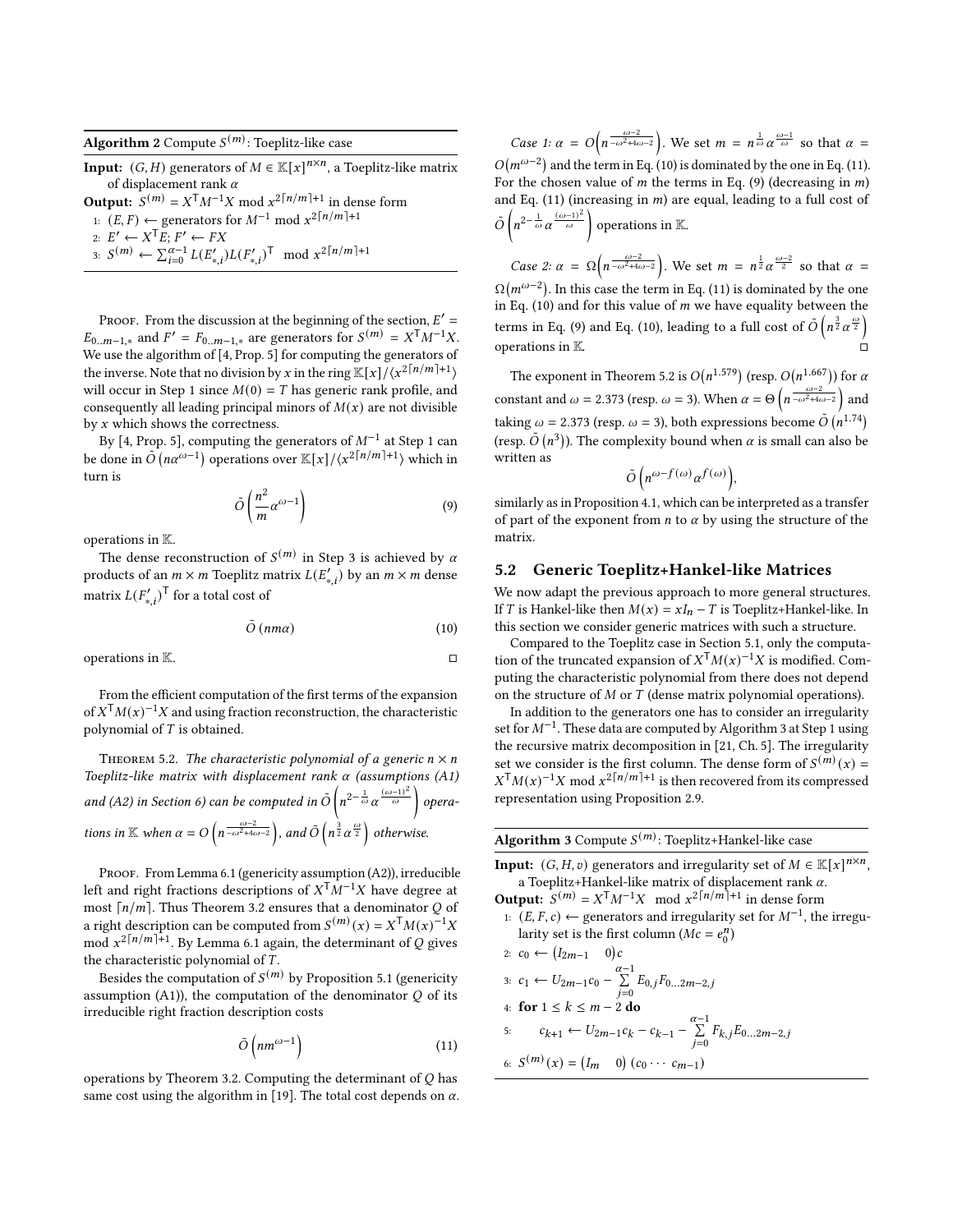PROPOSITION 5.3. Algorithm [3](#page-5-5) is correct for  $M(x) = xI_n - T$ ; if has generic rank profile it uses

$$
\tilde{O}\left(\frac{n^2}{m}\alpha^2 + mn\alpha\right)
$$

operations in K.

PROOF. As discussed in the proof of Proposition [5.1,](#page-4-5) no division by x occur in the ring  $\mathbb{K}[x]/\langle x^{2[n/m]+1}\rangle$  since since  $M(0) = T$ has generic rank profile. Step [1](#page-3-10) can be performed in  $\tilde{O}(\alpha^2 n)$  operations on truncated power series, so  $\tilde{O}\left(\frac{n^2}{m}\alpha^2\right)$  operations in  $\mathbb{K}$  [\[21,](#page-7-8) Corollary 5.3.3]. Each step of the for loop consists of a number of polynomial operations modulo  $x^{2\lceil n/m \rceil+1}$  linear in  $m\alpha$  as  $U_{2m-1}$ has only two non-zero entries on each row. Lines [2](#page-3-11) to [5](#page-3-12) can be performed in  $\tilde{O}(m^2\alpha)$  power series operations, so  $\tilde{O}(nm\alpha)$  operations in K. By Proposition [2.9,](#page-2-3) if the first  $2m - k$  coefficients of  $c_{k-1}$  are equal to the ones of column  $k - 1$  of  $M^{-1}$ , then the first  $2m - k - 1$ coefficients of  $c_k$  are equal to the ones of column  $k$  of  $M^{-1}$ . Since  $c_0$  gives the 2m – 1 first coefficients of column 0 of  $M^{-1}$ , Step [6](#page-3-13) outputs  $S^{(m)}$  $(x).$ 

The characteristic polynomial is then obtained following our general strategy.

<span id="page-6-0"></span>THEOREM 5.4. The characteristic polynomial of a generic  $n \times$  $n$  Toeplitz+Hankel-like matrix with displacement rank  $\alpha$  (assump-tions (A1) and (A2) in Section [6\)](#page-6-1) can be computed in  $\tilde{O}\left(n^{2-\frac{1}{\omega}}\alpha^{\frac{2(\omega-1)}{\omega}}\right)$ field operations when  $\alpha = O\Big(n^{\frac{\omega-2}{4-\omega}}\Big)$ , and  $\tilde O\left(n^{\frac{3}{2}}\alpha^{\frac{3}{2}}\right)$  otherwise.

PROOF. The arguments are similar to those of the proof of Theorem [5.2,](#page-5-0) we do not repeat them here. We have only have to discuss the slighlty different cost bound. The overall cost is that for computing the matrix denominator Q and its determinant in  $\tilde{O}(n m^{\omega-1})$ operations in K, plus the cost of computing the sequence  $\{H_k\}_k$ . We distinguish two cases:

If  $\alpha = O\left(n^{\frac{\omega-2}{4-\omega}}\right)$ : we take  $m = n^{\frac{1}{\omega}}\alpha^{\frac{2}{\omega}}$  so that  $\alpha = O(m^{\omega-2})$ , with overall cost bound  $\tilde{O}\left(n^{2-\frac{1}{\omega}}\alpha^{\frac{2(\omega-1)}{\omega}}\right)$ .

If  $\alpha = \Omega\left(n^{\frac{\omega - 2}{4 - \omega}}\right)$ : we take  $m = n^{\frac{1}{2}}\alpha^{\frac{1}{2}}$  so that  $\alpha = \Omega(m^{\omega - 2})$ , with overall cost bound  $\tilde{O} \left( n^{\frac{3}{2}} \alpha^{\frac{3}{2}} \right)$ . □

Given  $\nabla_{Z_n, Z_{n,1}^\mathsf{T}}$  -generators of length  $\alpha$  for a Hankel-like matrix T,  $\nabla_{U_n,U_n}$ -generators of length  $O(\alpha)$  can be computed in time  $\tilde{O}(n\alpha)$ . T can be written as a sum of  $\alpha$  terms of the form  $LUJ_n$ , where  $L$ and U are Toeplitz and  $J_n = (\delta_{i,n-1-j})_{0 \le i,j \le n-1}$  [\[21,](#page-7-8) Example 4.4.4]. Constant-length  $\nabla_{Z_n, Z_n^T}$ - and  $\nabla_{Z_n^T, Z_n}$ -generators for each of the  $\alpha$ terms can then be derived from  $\overline{\nabla}_{Z_n,Z_n}^{\overline{n},-n}$  and  $\nabla_{Z_n^{\overline{n}},Z_n^{\overline{n}}}$ -generators for the products LU using [\[21,](#page-7-8) Theorem 1.5.4] and the fact that  $J_n$  is in the kernel of  $\nabla_{Z_n, Z_n^{\mathsf{T}}}$  and  $\nabla_{Z_n^{\mathsf{T}}, Z_n}$ . Concatenation of the obtained generators yields the result.

Note that the complexity bound in  $n$  in Theorem [5.4](#page-6-0) is the same as in the Toeplitz-like case (Theorem [5.2\)](#page-5-0), we obtain however a stronger dependence in  $\alpha$ . Indeed, we have used a Toeplitz+Hankellike inversion in  $O(n\alpha^2)$  [\[21\]](#page-7-8), a better cost bound in  $O(n\alpha^{\omega-1})$ 

would require to generalize the results of [\[3,](#page-7-9) [4\]](#page-7-10) to partly regular operators.

# <span id="page-6-1"></span>6 SPECIAL MATRICES FOR GENERICITY

In order to identify the matrices  $T$  for which the algorithms of Section [5](#page-4-0) output the characteristic polynomial (Theorems [5.2](#page-5-0) and [5.4\)](#page-6-0), we use the rank of the block Hankel matrix [\[17\]](#page-7-0)

$$
\text{Hk}_{m,\lceil n/m \rceil} = \left( X^{\mathsf{T}} T^{i+j} X \right)_{0 \le i,j \le \lceil n/m \rceil - 1}
$$

.

We indeed have the following.

<span id="page-6-2"></span>LEMMA 6.1. Let  $T \in \mathbb{K}^{n \times n}$ . If rank  $Hk_{m, \lceil n/m \rceil} = n$  then the irreducible left and right fractions descriptions of  $X^{\mathsf{T}}(xI_n - T)^{-1}X$  have degree at most  $\lceil n/m \rceil$ . Furthermore, the determinant (made monic) of the denominator  $Q \in \mathbb{K}[x]^{m \times m}$  of such a right irreducible description is the characteristic polynomial of  $T$ .

PROOF. The determinant of a denominator  $Q$  of an irreducible right fraction description of  $X^{T}(xI_{n}-T)^{-1}X$  is a divisor of the characteristic polynomial of  $T$  [\[17,](#page-7-0) Thm 2.12], hence has degree at most *n*. The claims then follow from [\[25,](#page-7-1) Lem. 2.4] since  $Hk_{m,\lceil n/m \rceil}$ has maximal rank  $n$ .

Genericity Assumptions. To apply Theorems [5.2](#page-5-0) and [5.4,](#page-6-0) a matrix  $T$  is "sufficiently" generic if it satisfies the following assumptions:

- (A1)  $T$  has generic rank profile, so that the truncated generators of  $M(x)^{-1}$  can be computed fast [\[4,](#page-7-10) [21\]](#page-7-8);
- (A2) there exists an  $n \times n$  submatrix Hk<sup>(n)</sup> of Hk<sub>m, [n/m]</sub> whose determinant is nonzero, so that Lemma [6.1](#page-6-2) can be applied.

The genericity in the Zariski sense can be expressed either based on the coefficients of  $T$  or on its generators. Indeed, the determinant of an  $n \times n$  submatrix  $\text{Hk}^{(n)}$  of  $\text{Hk}_{m, \lceil n/m \rceil}$  is a polynomial in the coefficients of  $T$ . Toeplitz and Hankel matrices have  $2n - 1$ independant coefficients. With non-singular displacement operators, the coefficients of a Toeplitz-like or Hankel-like matrix of displacement rank  $\alpha$  are themselves polynomials in the coefficients of its generators, so det Hk<sup>(n)</sup> is by composition a polynomial on the 2n $\alpha$  coefficients of the  $n \times \alpha$  generators of T.

In Sections [6.1](#page-7-24) and [6.2,](#page-7-25) we show that we can construct an  $n\times n$ submatrix Hk $^{(n)}$  of Hk $_{m, \lceil n/m \rceil}$  such that det Hk $^{(n)}$  is not uniformly zero on the space of Toeplitz (resp. Hankel) matrices, by finding one Toeplitz (resp. Hankel) matrix for which  $Hk_{m,\lceil n/m \rceil}$  has rank n. This establishes that assumption (A2) is satisfied for all matrices of each class except for those with coefficients in a certain hypersurface of  $\mathbb{K}^{2n-1}$ . As the displacement rank of the matrices we show is at most 2, they are Toeplitz-like (resp. Hankel-like) and can be represented with larger generators (padded with zeros). (A2) is thus also satisfied for matrices with displacement rank  $\alpha \geq 2$  whose generators' coefficients are not in a certain hypersurface of  $\mathbb{K}^{2n\alpha}$ . The special matrices we construct are also Toeplitz+Hankel and Toeplitz+Hankel-like so the same reasoning shows that (A2) is satisfied for all Toeplitz+Hankel matrices except for those with coefficients in a certain hypersurface of  $\mathbb{K}^{4n-2}$  and all Toeplitz+Hankel-like matrices with displacement rank  $\alpha \geq 4$  except for those on a certain hypersurface of  $\mathbb{K}^{2n\alpha}$ . Using the fact that in the Toeplitz+Hankel-like case the operator is partly regular [\[21,](#page-7-8)